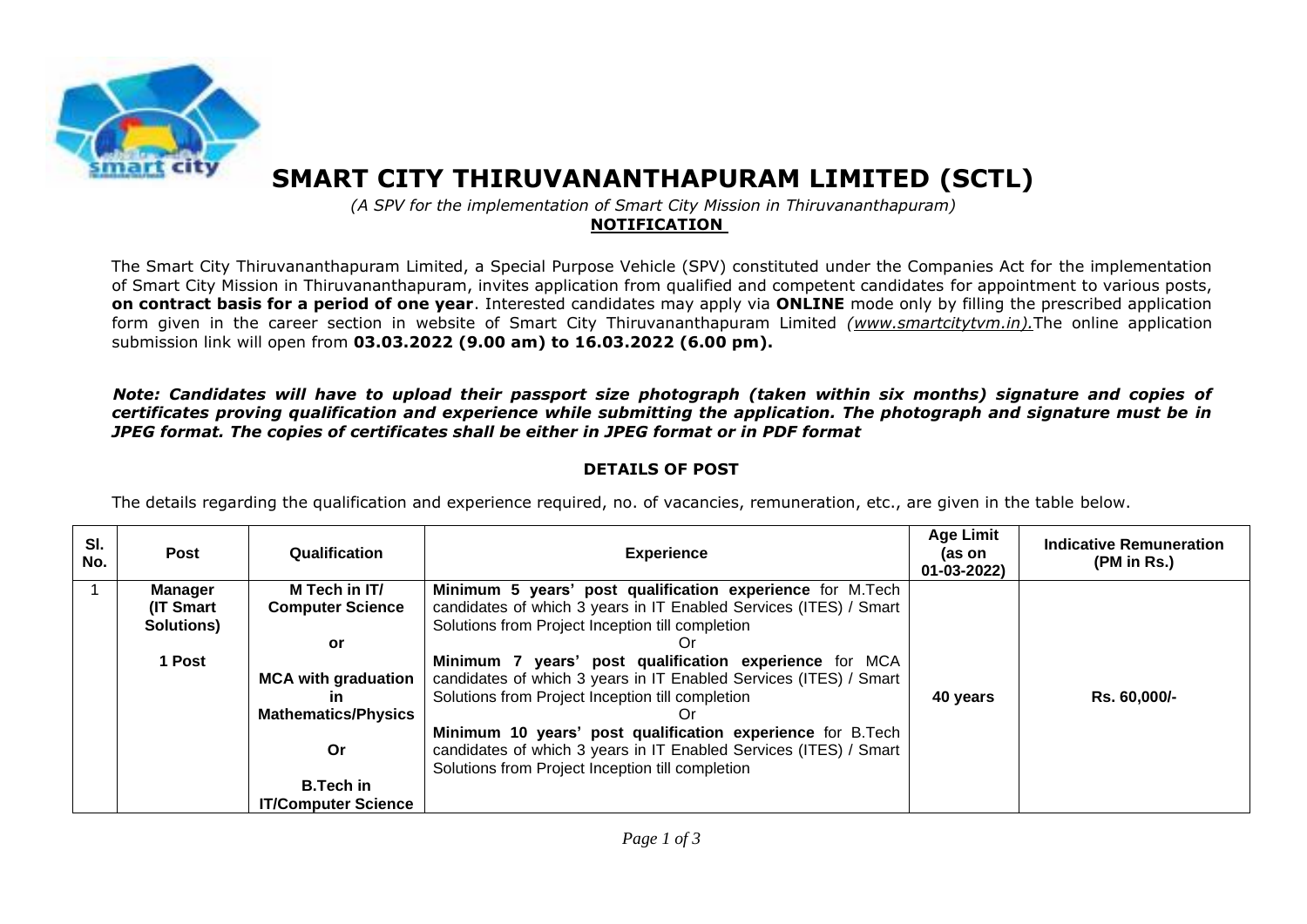| SI.<br>No. | <b>Post</b>                                                             | Qualification                                                                       | <b>Experience</b>                                                                                                                                                                                                                        | <b>Age Limit</b><br>(as on<br>$01-03-2022$ | <b>Indicative Remuneration</b><br>(PM in Rs.) |
|------------|-------------------------------------------------------------------------|-------------------------------------------------------------------------------------|------------------------------------------------------------------------------------------------------------------------------------------------------------------------------------------------------------------------------------------|--------------------------------------------|-----------------------------------------------|
|            |                                                                         |                                                                                     | Experience working in Centre/ State Government agencies / other<br>Smart Cities or Centrally sponsored scheme will be given preference.<br>Experience in data Centre/ Command and control Centre<br>Management will be given preference. |                                            |                                               |
| 2          | <b>Social</b><br><b>Development</b><br><b>Officer</b><br>1 Post         | <b>MSW or MA</b><br>Sociology                                                       | Minimum 5 Years relevant work experience<br>Good communication skills in both Malayalam & English                                                                                                                                        | 40 years                                   | Rs.40,000/-                                   |
| 3          | <b>Junior IT</b><br><b>Officer</b><br>2 Posts                           | <b>Graduation in IT/</b><br><b>Computer Science</b>                                 | Minimum 2 years of relevant experience in<br><b>Project Supervision</b><br>1.<br><b>Website Management</b><br>2.<br>Support in internal IT procurements etc<br>3.<br>Experience in Govt/Semi Govt organizations preferable.<br>4.        | 30 years                                   | Rs.35000/-                                    |
| 4          | <b>Accounts</b><br><b>Assistant</b><br>1 Post                           | <b>B. Com</b>                                                                       | Minimum 3 years' relevant accounting experience<br>Candidates should have proficiency in Tally<br>Accounting/<br>Computerized Accounting Software/MS Office.                                                                             | 30 years                                   | Rs.25,000/-                                   |
| 5          | <b>Office</b><br><b>Assistant</b><br>(Multi-Tasking<br>Staff)<br>1 Post | Plus 2/ Pre-Degree<br>Should possess a 2-<br>wheeler with valid<br>driving license. | Minimum 2years relevant experience<br>Proficiency in Data Entry is desirable.                                                                                                                                                            | 30 years                                   | Rs.18,000/-                                   |

- *Only post qualification work experience of the candidate until 01.03.2022 will be considered.* 

*- Educational qualification for various criteria specified should be achieved from University/Institution of repute through a regular in campus course.*